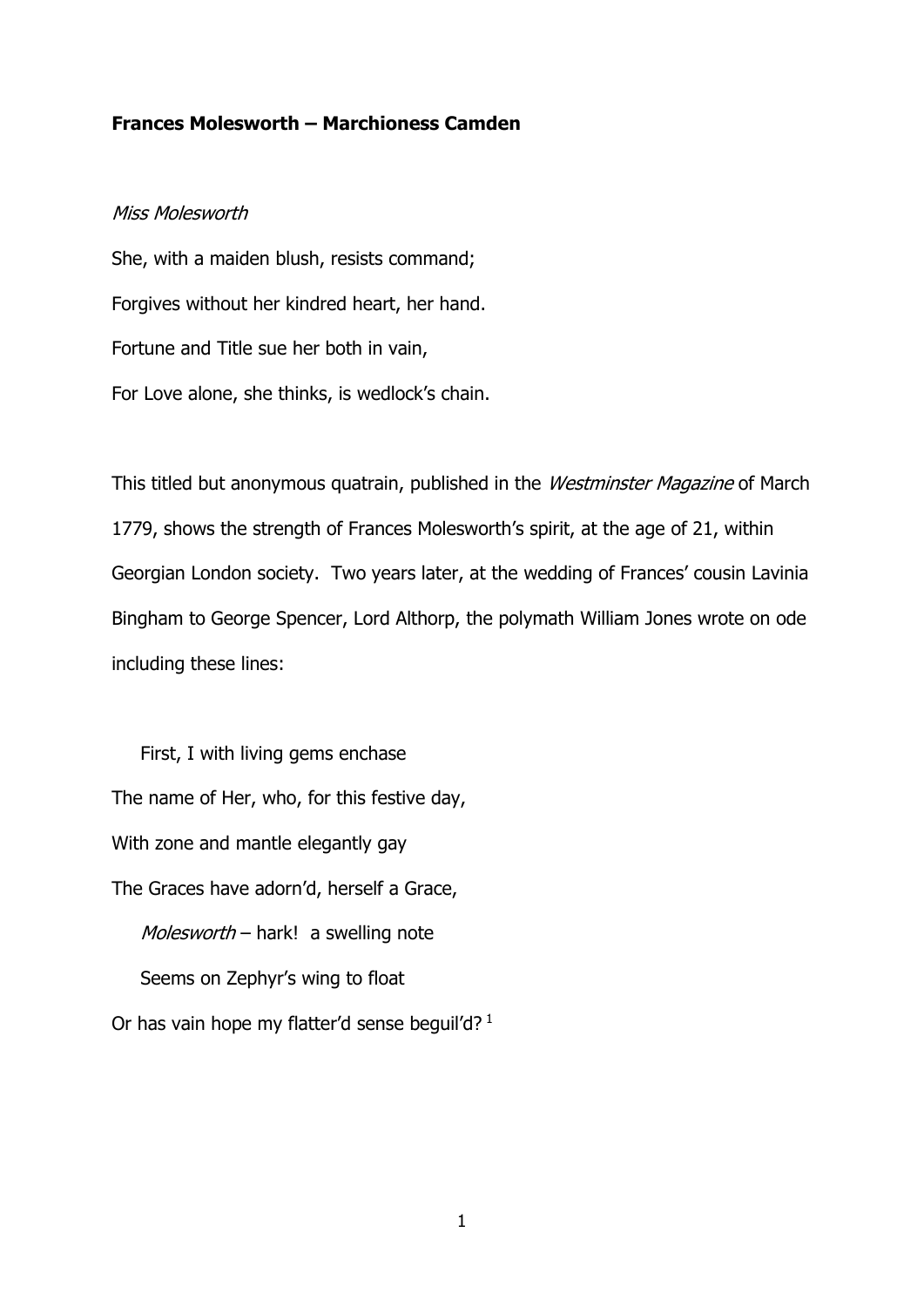Frances Molesworth did finally marry, to John Jeffreys Pratt, son of Earl Camden, on the  $31<sup>st</sup>$  of December 1785. (For continuity, they will be called Frances and John.)<sup>2</sup> He was Viscount Bayham at the time of their marriage, and was raised to Marquess Camden in 1812. Yet Frances is usually described rather briefly, for example in her obituary notice in *The Gentleman*, as 'heiress of William Molesworth of Wembury, Devon'. She receives just two pages in the standard history of the Camden family, and the material is mainly anecdotes about her marriage while most of the book records the politics of the men. $3$  To form an account from Frances's side, it has been possible to examine new sources including records for the West Country, contemporary diaries, the Pratt family records deposited in Kent County archives and the London Metropolitan Archives.

**[1]** Frances Molesworth by Joshua Reynolds (1777).

## **A prospect of marriage**

Frances was nineteen when she was painted by Joshua Reynolds **[1]**. <sup>4</sup> She had the attention, for marriage, of leading politicians of the day. Mrs Delany wrote in January 1778: "The match at present most talked of is Lord Shelburne to Miss Molesworth, Lady Lucan's niece; a fortune of £40,000, and a right to twice as much, but she is pretty, quiet, and young, and I believe will be obedient to his nod." Lord Shelburne, 41, living in Berkeley Square and recently widowed, had been Home Secretary and was shortly to become Prime Minister.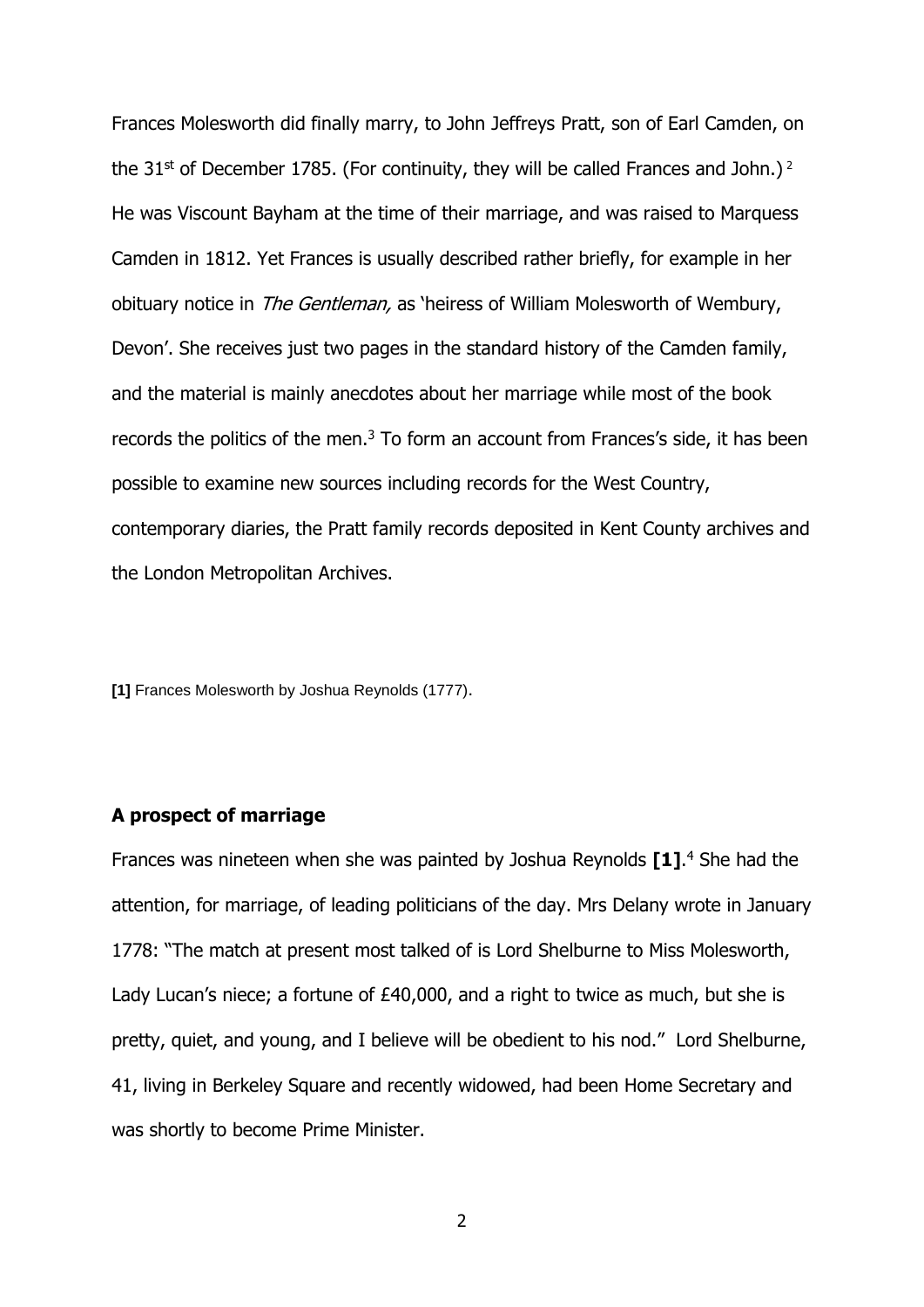But the match was not to be. In the words of Isabella Elliot, writing gossip to her diplomat brother in Berlin: 'Your divine Miss Molesworth has surprised the world by breaking off from Lord Shelburne. She dined at his house and sat at the head of the table and was seen to cry all dinner-time. [Returning home she] ran upstairs to her room and sent Lady Lucan a letter to tell her she found she had an antipathy to Lord Shelburne, and begged she would break off the detested match; which was accordingly done, by showing his Lordship the letter. He was angry, as you will believe, to lose £40,000 and so pretty a wife, but put a good face upon it…' The diarist Horace Walpole reports the view of his friend Sir Horace Mann, who had met Frances and the Lucans when they were touring in Florence later that year: 'I cannot blame her for refusing the Lord who wished to marry her. With her figure and fortune she won't want younger admirers to choose from.'

Frances took her time. It was late 1785 when Harriot Elliot, sister of Prime Minister William Pitt and herself married in September that year, wrote from Downing Street where she played host for her bachelor brother, 'I must tell you that we left Mr Pratt at Brighton making love to Miss Molesworth. We are all sorry for him. It is a bad connexion.' Yet the Pitts and the Pratts were close families, and just a week later, she wrote to her mother with 'ye Earliest information of Mr Pratt's marriage which was announced in proper form by ye Family yesterday. I think that Ld Camden will be very happy to see his Son Establish'd.'

The Revd. Thomas Powys, who had been the tutor for Lord Camden's son, took the marriage service at Lord Lucan's house in Berkeley Square. His wife, Mrs Lybbe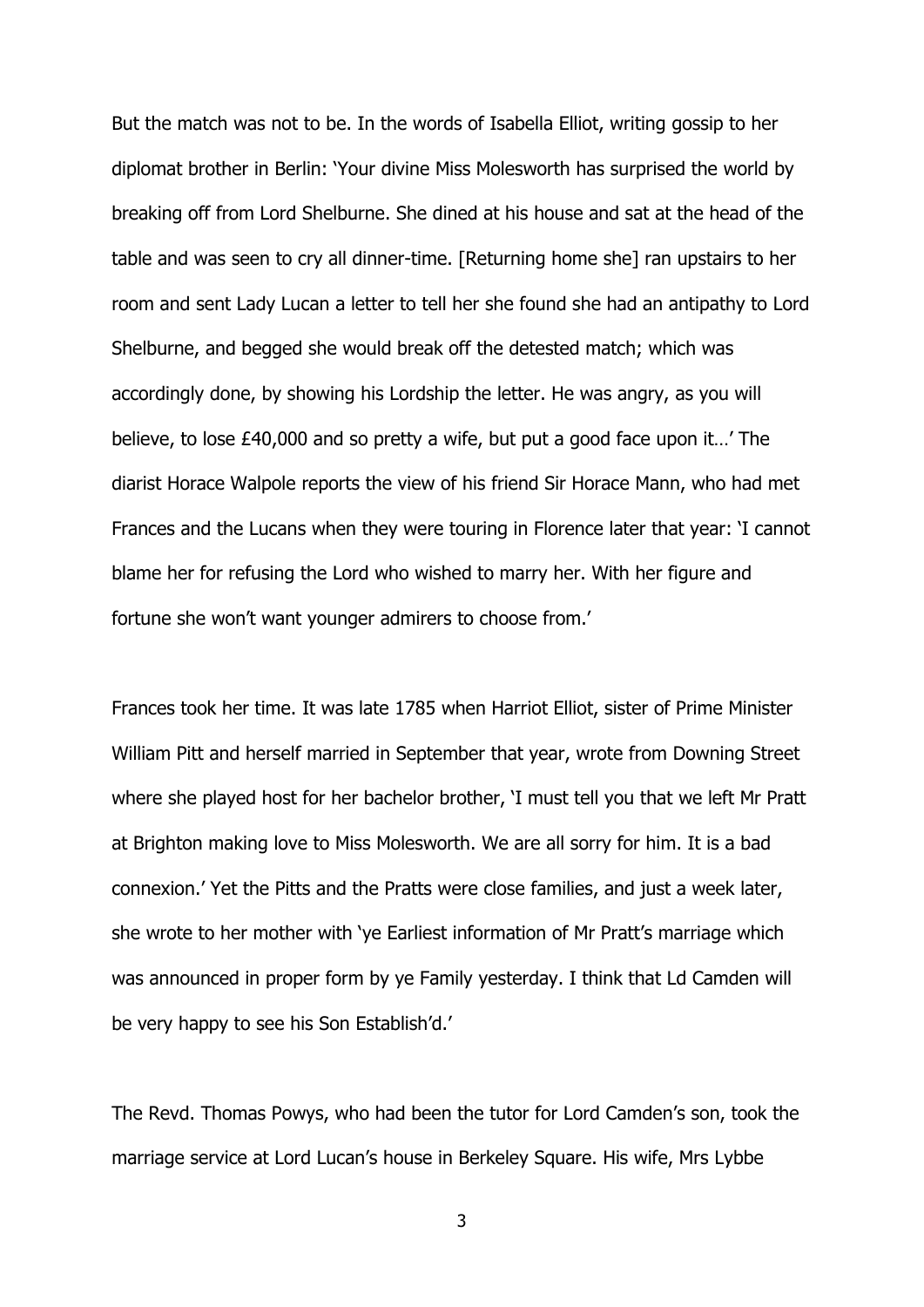Powys, 'reckoned it a good thing. Indeed a better thing' – although her diary continued: 'Are to be presented at the [Royal] birthday. Clothes all very superb; all from Paris. (That I think is wrong at an English Court.)'

### **Early times**

John's father, Charles Pratt, was Lord Chancellor in England from 1765 to 1771 and chose his title as Lord Camden from the name of the family house he had bought – Camden Place, at Chislehurst in Kent (itself named after the Elizabethan antiquarian William Camden).<sup>5</sup> His wife Elizabeth Jeffreys' family owned land in England and Wales, including the demesne land of Cantlowes, 220 acres of meadows stretching across the River Fleet in St Pancras parish that from 1789 was built upon as Camden Town. In 1965, the London Borough of Camden was so named because of Camden Town.

Frances' mother was born Elizabeth Smyth, the eldest of four daughters of Grace Dyke and James Smyth. Both families had gained their wealth as merchants through the port of Bristol. James Smyth had bought St Audries House in the Quantock hills, and was Sheriff of Somerset in 1743. But his wife Grace died in 1746 and their only son died in infancy in 1744. When James died in 1748, all four daughters, all aged under 21, became co-heiresses.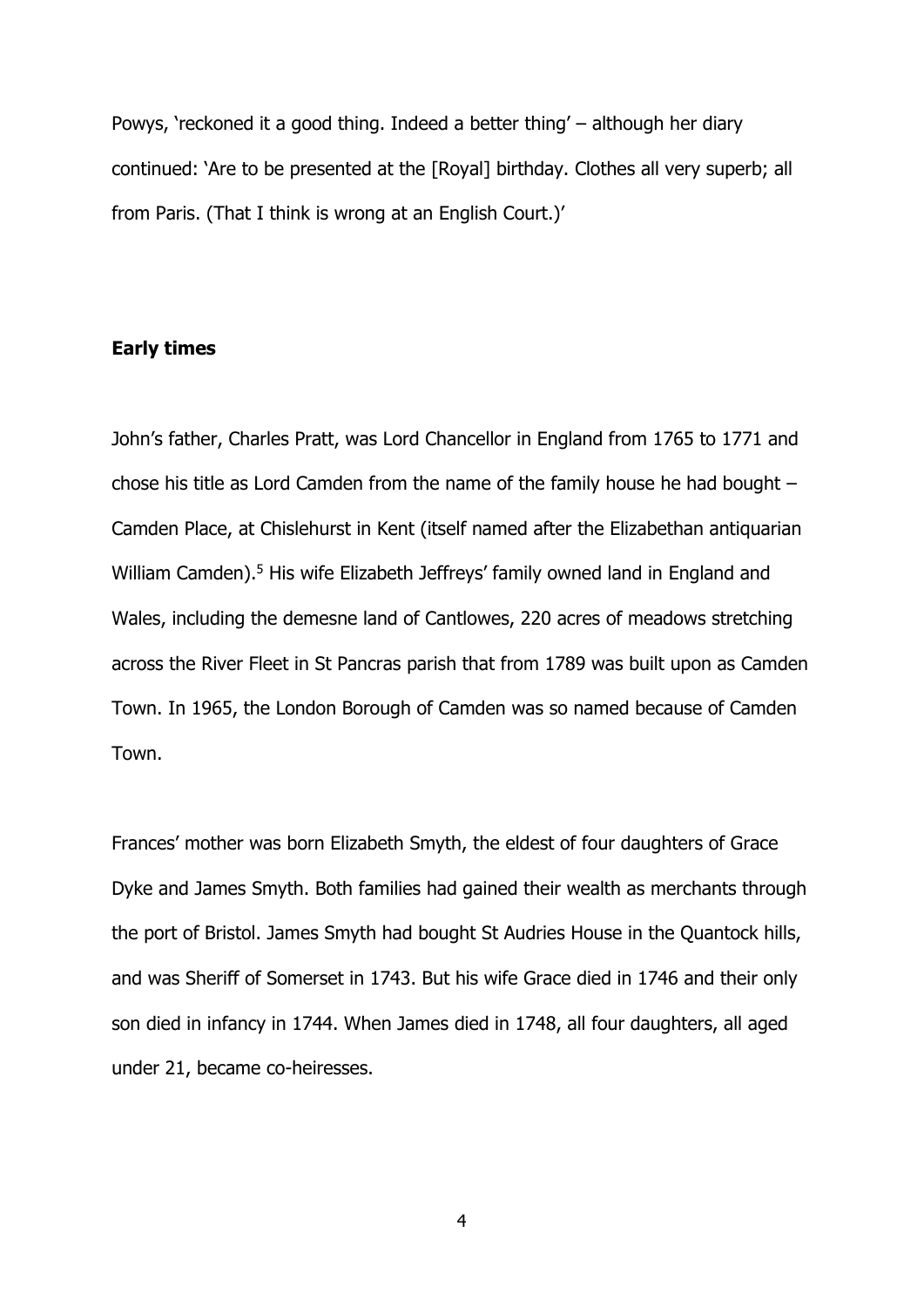Further down the north Cornwall coast, at Pencarrow near Bodmin, lived the Molesworths. A long-established family, their baronetcy and wealth came from Hender Molesworth, a planter and Governor in Jamaica who had died in 1689. Frances' grandfather, Sir John Molesworth, the 4<sup>th</sup> baronet, married Barbara Morice, and had two sons, John and William (and daughter Catherine, who had died young). William was Frances' father.

The brothers John Molesworth and William Molesworth married two of the orphan Smyth sisters, Frances Smyth and Elizabeth Smyth, in double family marriages in 1755 and 1756. John Molesworth, the older son, stayed at Pencarrow, inheriting the title and property when his father died in 1766. Of the other, younger, two Smyth sisters, Margaret Smyth broke away, marrying Sir Charles Bingham, a rising politician from County Mayo, Ireland, who she met in Bath in 1760. The fourth sister, Lavinia Smyth, remained at St Audries, until in 1768: the house was sold when she married William Fellowes, later a member of parliament, and moved to Lincoln's Inn in London.

**[2]** Wembury House, eighteenth century by Edmund Prideaux

Younger brother William married Elizabeth Smyth and went to live at Wembury House, twenty miles away, near Plymouth on the south side of the peninsular. West Devon archives show that William Molesworth bought Wembury House **[2]** from Elizabeth Chudleigh in 1756.<sup>6</sup> Frances' older sister Barbara was baptised there in 1757, and Frances on 15 May 1758. Yet is was soon to be a place of mourning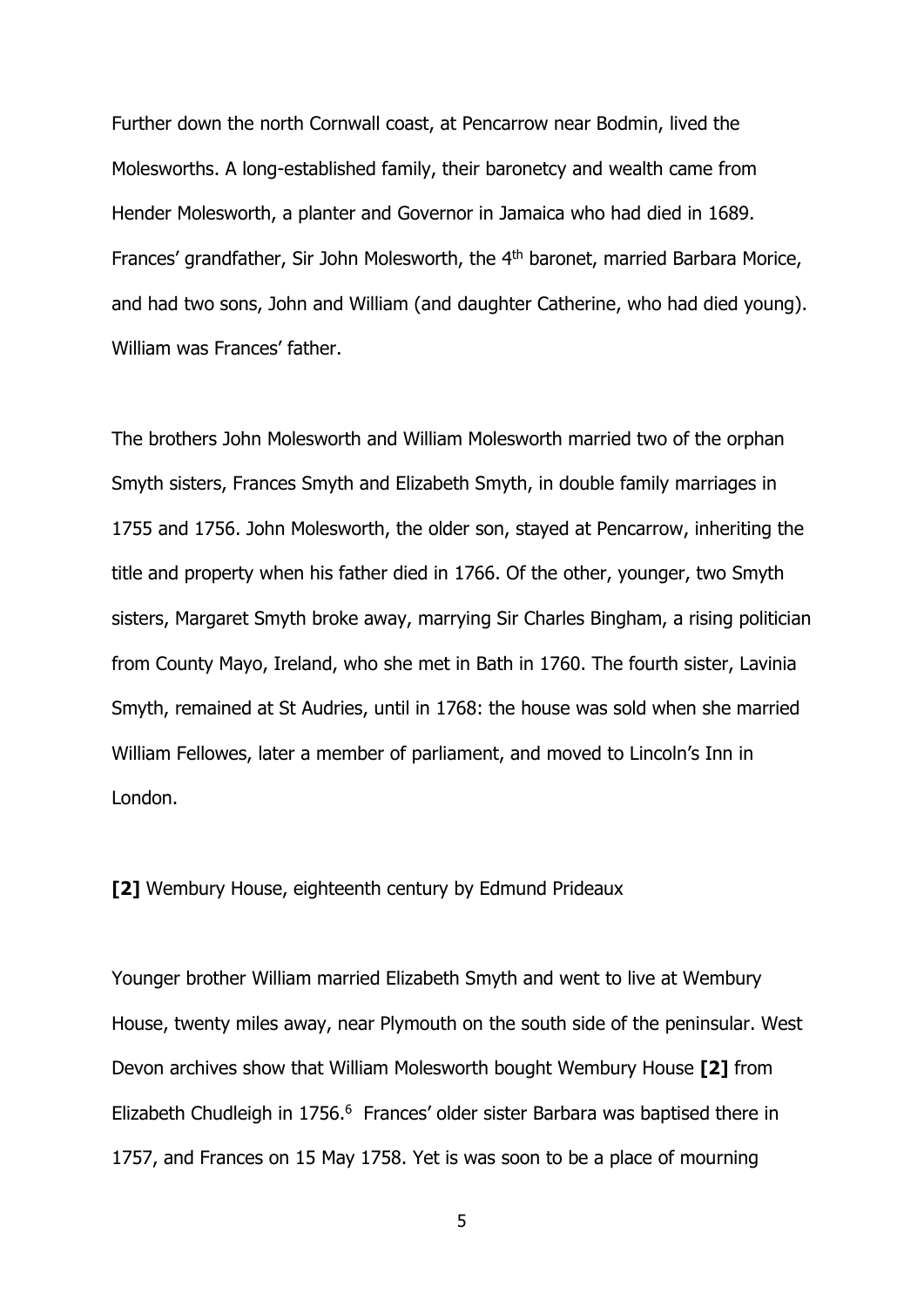rather than life. Frances' mother, Elizabeth, died on 19 December the same year (her tombstone remains in the church **[3]**) and Frances' father, William, died in early 1762. Equally catastrophic, Frances's aunt, wife of John Molesworth, had died at Pencarrow in 1758 (after childbirth to a living son who later became Sir William Molesworth, sixth Baronet) and Frances' older sister Barbara died, age 5, in June 1762.<sup>7</sup> John Molesworth remarried (at St George's Hanover Square, in London) in September 1762, to Barbara St Aubyn from another Cornwall gentry family, and went on to have five further children (one gained adult life). Pencarrow continued as the country home of the Molesworths.

**[3]** Tombstone of Elizabeth Molesworth, mother of Frances

The livestock and fine library at Wembury were sold in 1766 by John Molesworth as William's executor, and the house and lands rented out. A land tax assessment of 1780 shows Wembury Manor belonging to 'Mrs Molesworth' (that is, Frances, as William's heir), and it is named in her marriage settlement with John in 1785. By 1797 'it was in ruins' and was sold  $-$  to Thomas Lockyer  $-$  in 1802 for £28,000. Lockyer pulled the old building down and built the late Georgian manor that stands today.<sup>8</sup>

There are other unexpected links between the Molesworth and Pratt families. Frances' grandmother, Barbara was from another merchant family, the Morices. Barbara's first cousin John Morice, a Cornwall MP, had married Ann Jeffreys, daughter of the rich City merchant Sir Jeffrey Jeffreys – who was the grandfather of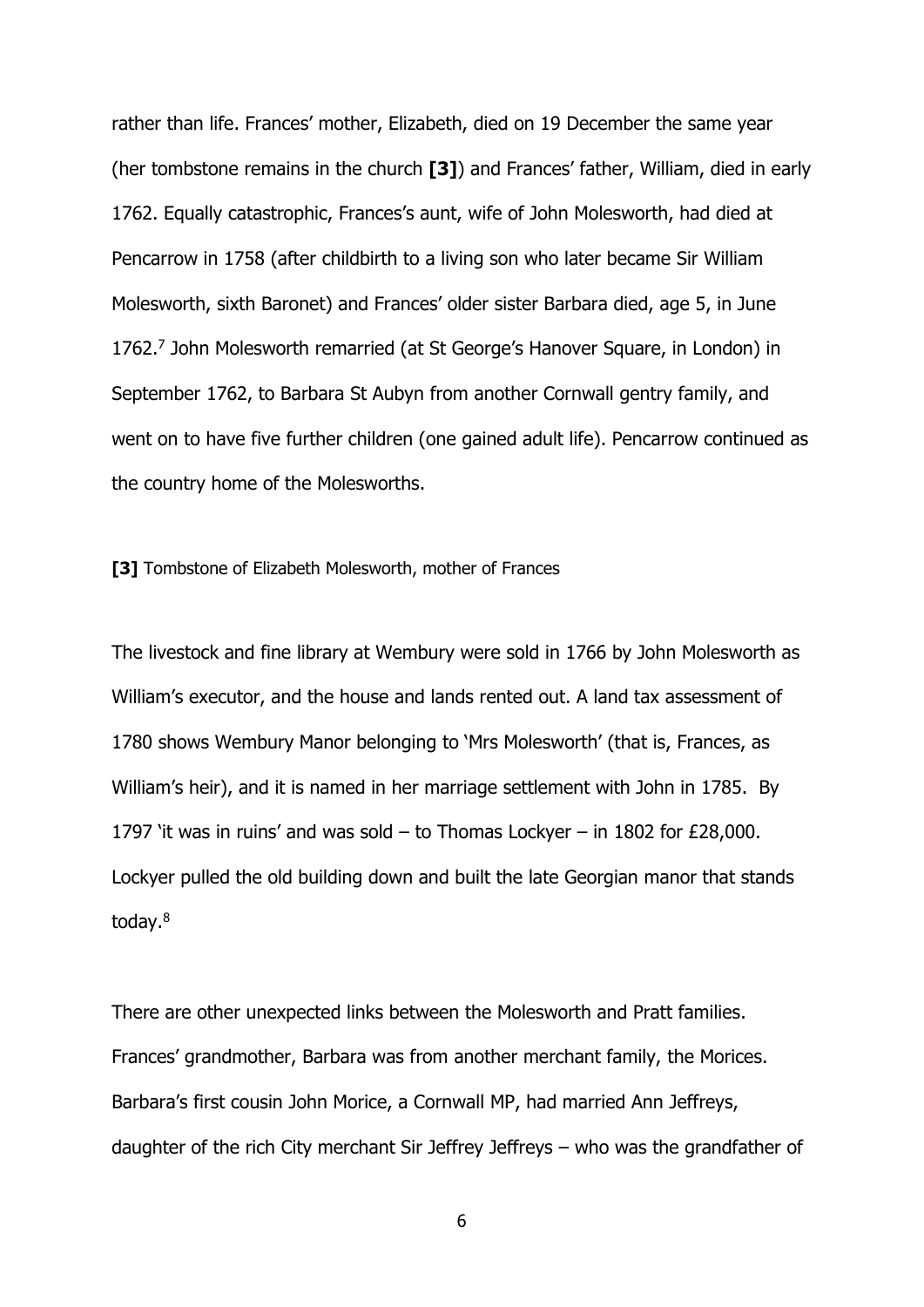Elizabeth Jeffreys, Lord Camden's wife. So the future inheritance of the land to be Camden Town was already linked through the Morices.

By 1762, at the age of four, Frances had lost both parents, her sister and her aunt, and her uncle had remarried. What next happened in these years for Frances is unclear.<sup>9</sup> Sir John Molesworth, Frances' widower grandfather, in his 1766 will, made his son, John Molesworth, Frances' guardian – suggesting she was taken into the family at Pencarrow. The Wembury estate accounts show payments to John Molesworth 'as administrator of William Molesworth, his brother' up until 1774, when Frances would have become 16. That year, her aunt Margaret and uncle Charles Bingham (soon to become Lord Lucan) received the accounts 'as curatrix or guardian legally assigned'. And by November 1775 Frances was in London: in his diary, the Earl of Pembroke wrote, 'I saw Lady Bingham and Miss Molesworth at the Club Ball the night before last, the latter dancing, looking very pretty.'<sup>10</sup>

# **At the Lucans**

Charles Bingham's family were landlords in Mayo, on the north-west coast of Ireland, since arriving with the Protestant armies in the seventeenth century.<sup>11</sup> Charles was a successful member of the Irish Parliament and gained an Irish peerage in 1775. Margaret, who had married him in 1760 and had five children (three living), was lively and talented – celebrated by Horace Walpole among others. She painted miniatures that remain valued, such as the illustrations to Shakespeare in five volumes at Althorp library. And she also published a poem in 1768, in both Dublin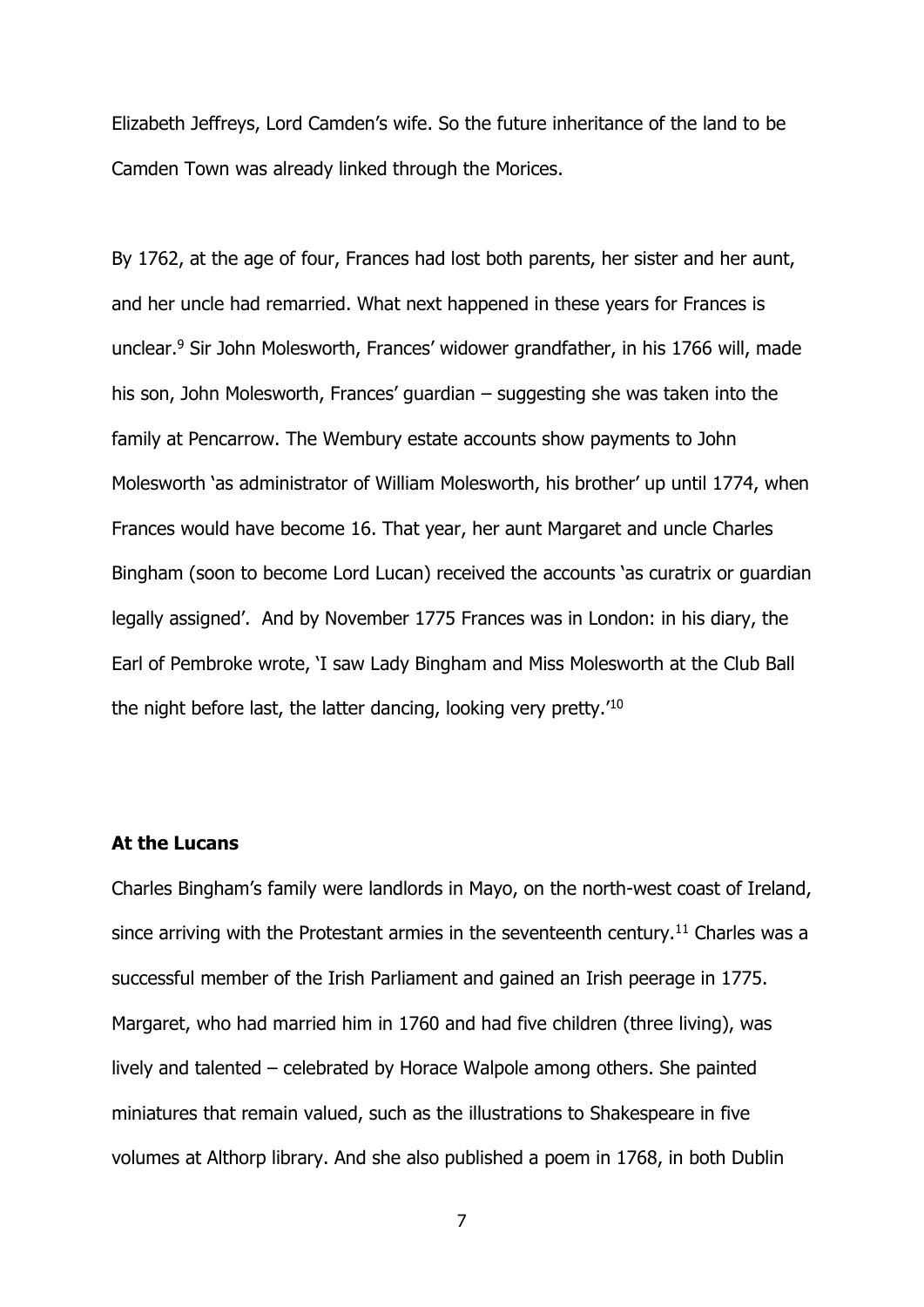and London, which shows strong political concern for Ireland. The footnotes of the poem include these paragraphs:<sup>12</sup>

The situation of these miserable people in the province that I am most acquainted with, is truly lamentable. The lower class never eat meat or bread, not even on Christmas Day, (when the poor of all other countries make a feast) but are confined to potatoes for food, and to water for their drink. …As to their cottages, such is their wretched poverty, that it is a known fact, the cottage frequently pulls it down to exempt himself from paying the hearth tax, which is two shillings only, but which he is absolutely unable to pay…

… these unfortunate people are deprived of the rights of free-born subjects; they can neither take lands, purchase lands, nor enjoy paternal estates, nor can they lend money on mortgages with any security; they cannot keep arms to defend their houses, nor wear them to defend their persons, or to appear like a gentlemen; they cannot keep a horse without being liable to be deprived of him; they cannot send their children abroad for education, nor are they allowed schools to educate them at home. … my opinion is, that if the Parliament of England wish that the Parliament of Ireland should make any alteration in their popery laws, they ought to begin with repealing those which exist here against papists ...

Frances would therefore have encountered progressive views with the Lucans, at their home in Charles Street near Berkeley Square, Mayfair. James Boswell described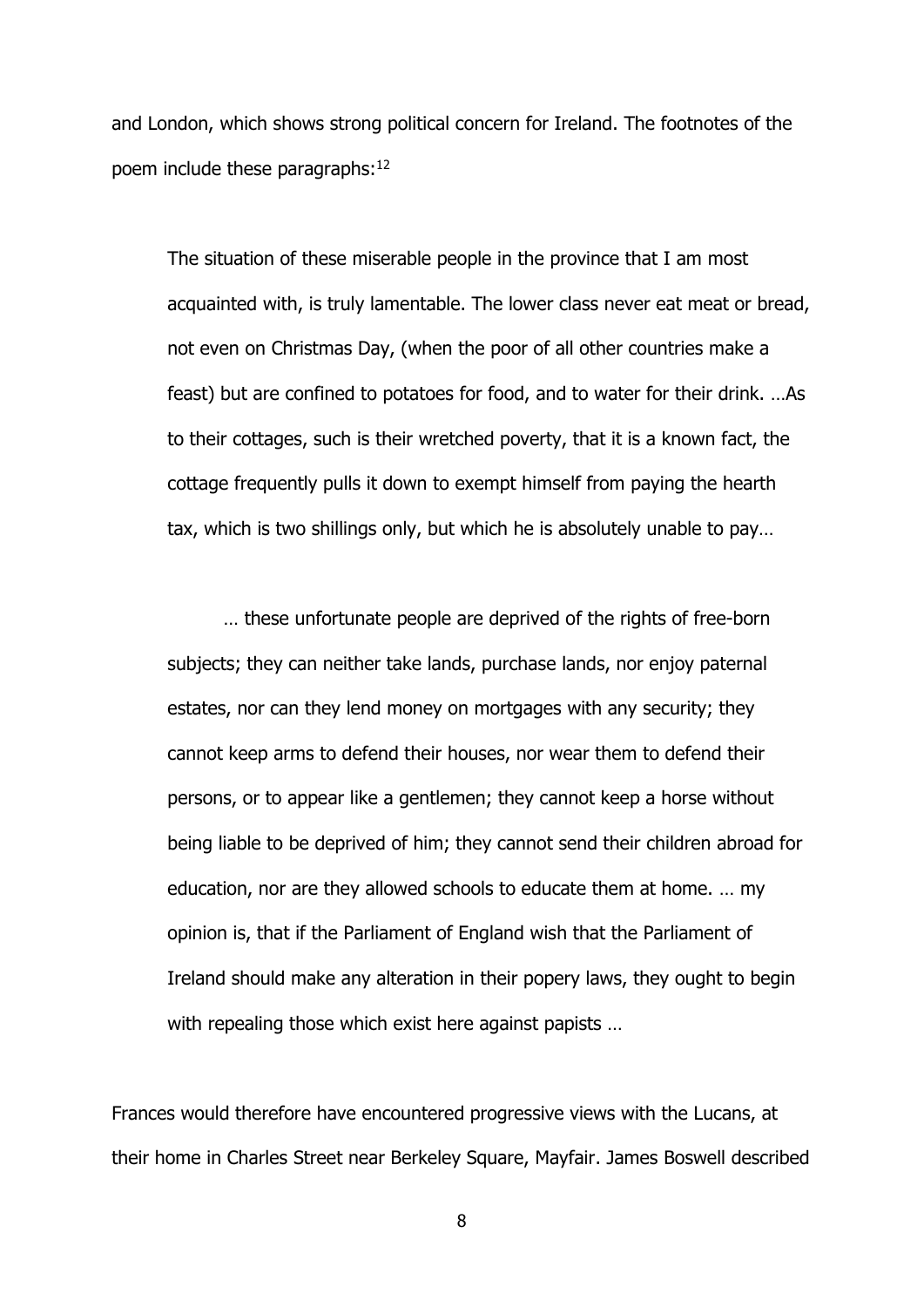being invited to the Bingham's in 1785: 'Lady Lucan exceedingly entertaining. His Lordship hospitable. No company there, only his son and Miss Molesworth, his niece. Was pleased to see an Irish family that goes home every year, yet comfortable...' Margaret Bingham, as Lady Lucan, was also a leading member of the blue-stocking salons of the times, such as those led by Mary Montagu and Hester Thrale where Samuel Johnson and Joshua Reynolds were also to be seen.<sup>13</sup> The social diarist Frances Burney records Lady Lucan and Frances Molesworth at one such party on 8 January 1785.

Margaret's eldest daughter, Lavinia Bingham, at whose wedding William Jones had composed his ode, was the closest in age to Frances. Lavinia was perhaps brighter, but Frances better looking.<sup>14</sup> There is a drawing of Frances by Lavinia, signed and dated 1780 **[2]**. She wears a feathered hat, as in the Reynolds portrait, holds a folded letter and sits opposite a feathered parrot – a symbol perhaps of her freedom, her readiness to take on the world.<sup>15</sup>

**[4]** Frances Molesworth drawn by Lavinia Bingham

# **Political life**

Lavinia married George Spencer, son of the first Earl Spenser, in a love-match that his parents did stop. The Earl had built a palatial house in Arlington Street looking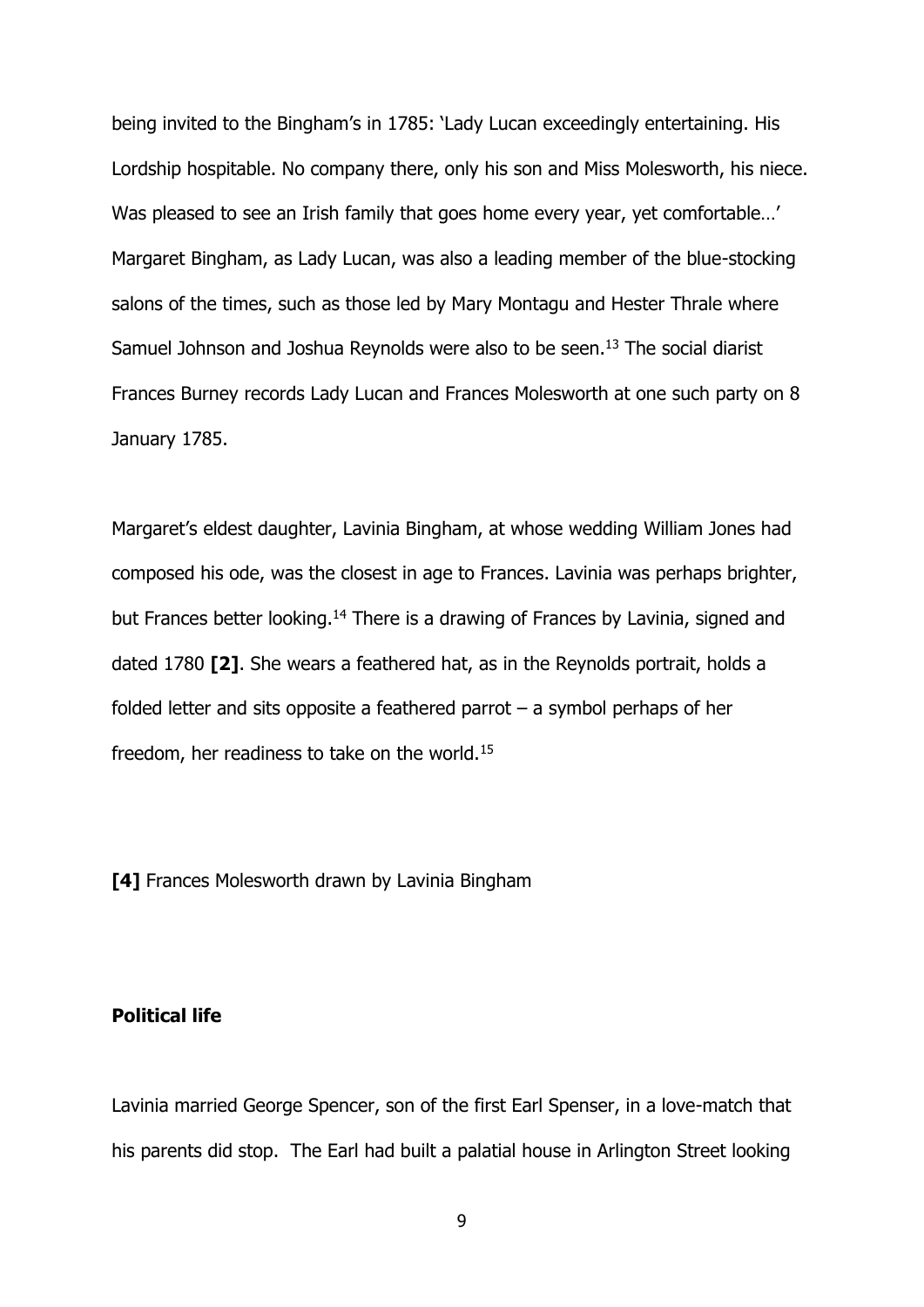on to Green Park, at the heart of political London and when Lord Spenser died shortly after the marriage of George to Lavinia, the couple took on the role of society hosts.<sup>16</sup>

The political round at the end of the eighteenth century was family work.<sup>17</sup> The tone was notoriously set by Georgiana, Lady Devonshire, George Spencer's sister, who had secured the Westminster parliamentary seat for opposition politician Charles Fox by kissing a butcher. In a later election, Lord Spencer was 'much obliged' to his sisters for their political assistance, but doubted that his wife Lavinia 'had the mettle to engage so directly'.

Frances, once married, similarly had political work to perform with her husband. Morning visits undertaken by lords and their ladies were often co-ordinated as shared political projects. The lady's assembly was run in a similar fashion to a minister's levée.<sup>18</sup> Frances' equal contribution in formal settings is suggested in a silver dinner service, auctioned at Sotheby's in 1964, which is engraved with the joint crest and coat-of-arms of Pratt and Molesworth **[3]**. 19 There is also a small aside from Horace Walpole, when Charles Bingham was elevated to an English peerage in 1795, suggesting Frances's influence also at Court: "– no wonder. Lady Camden, the Vice Queen, is you know Lady Lucan's niece." <sup>20</sup>

**[3]**. Silver tableware with heraldic arms of Pratt and Molesworth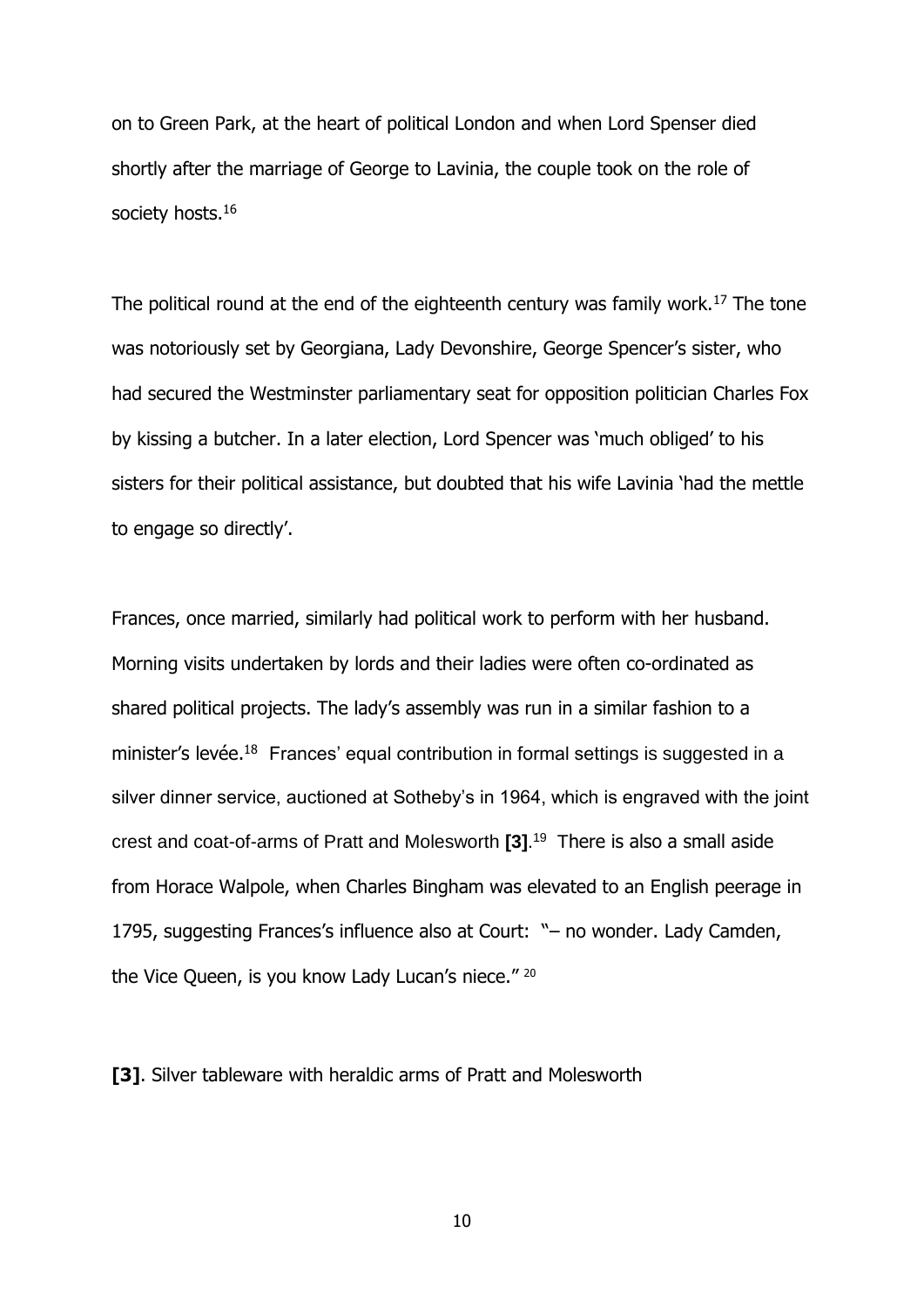Lord Camden, John's father, had been a close friend of the William Pitt the Elder. Pitt's son, as Prime Minister in 1794, asked John Jeffreys to take the role of Lord Lieutenant of Ireland, head of the government, representing the Crown. John Jeffreys accepted and for three turbulent years, to 1798, he was in Dublin. Ireland was in ferment and the British military force was stretched. A French naval invasion was defeated at Bantry Bay by atrocious weather rather than the outnumbered British troops.

Frances appears to have been an active diplomatic partner. In 1796 she wrote to Lady Louisa Conolly, wife of the chief political leader of Irish independence. Frances 'Hopes that political differences will not prevent them meeting'. Lady Conolly likewise looks forward to meeting Frances 'at some of our friends houses. ... the steady duty I consider myself bound to with respect to Mr Conolly's politics does not in the least diminish the personal respect and regard I entertain for His Excellency and Your Ladyship ...<sup>'21</sup>

In a later historical novel, Lewis Wingfield reimagines a night at Crow Street Theatre in Dublin when 'the lady-Lieutenant herself had commanded the performance at the theatre, and all *bon ton* was there...Ladies of highest rank rustled up and curtseyed, then formed into a parterre of shot silks and wavering plumes behind my Lord Camden. It was a magnificent spectacle of brilliancy and wealth'.<sup>22</sup> Yet with the uprising against English rule in December 1796, Lady Castlereagh (a cousin through marriage) took refuge with Lady Camden, who was 'stitching flannel jackets to be sent to the freezing troops as they made their way to the south-west coast'. And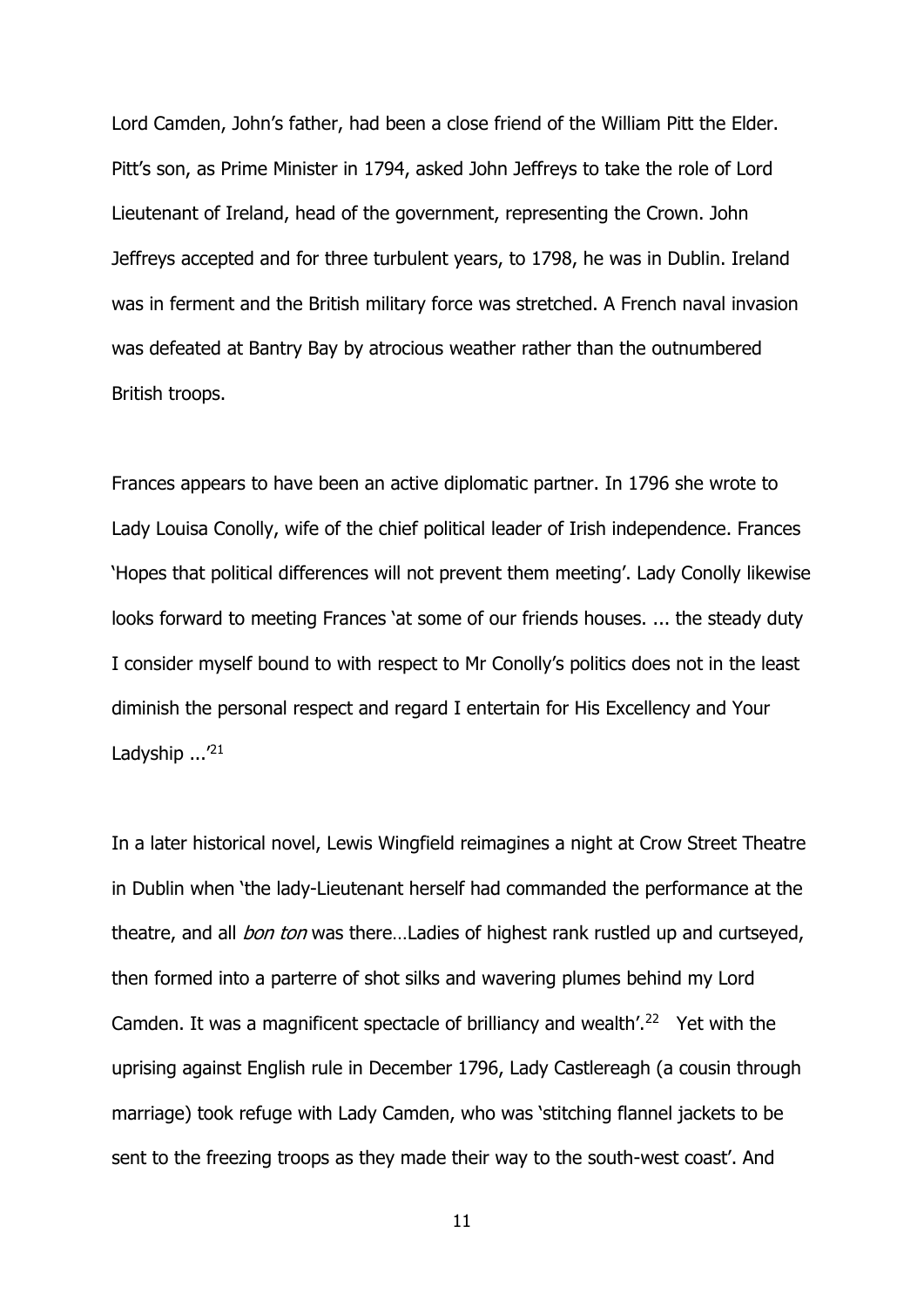together they 'joined a flood of refugees on the first packet to Holyhead' and to widespread dismay at the 'leaving of the ladies'.<sup>23</sup>

# **Social life**

Frances left regrettably few letters. There is a short correspondence, in the British Library, written in her hand in 1802 to Thomas Percy, Bishop of Dromore in County Down (the area of her cousin Lady Castlereagh). Percy had edited a book of 'Miscellaneous Works' of Oliver Goldsmith and was donating the proceeds to support Goldsmith's niece, who still lived in some poverty in Ireland. Frances accepted to buy two copies, for three guineas together: it is quite a brief letter but written with gentleness, not at all formal in style.<sup>24</sup>

Frances and John had three daughters – Frances Ann, Caroline and Georgiana – and their one son Charles was born in 1799.<sup>25</sup> After their marriage, John Pratt, John's uncle, had made over to Lord Camden the Pratt family's country residence at Wilderness Park, near Sevenoaks in Kent. John inherited this on his father's death in 1794, and from 1805 he also gained Bayham Abbey, to the south of Tunbridge Wells from his cousin. A glancing view of Camden family life is given in the correspondence between Sarah and Robert Spencer, the children of Frances' cousin Lavinia. Arriving as a guest in 1811, Sarah described Wilderness as 'almost the prettiest and cheerfullest [place] I know … we were greeted with as much kindness, to be sure, as ever was used towards anybody. They are good creatures, all of 'em'.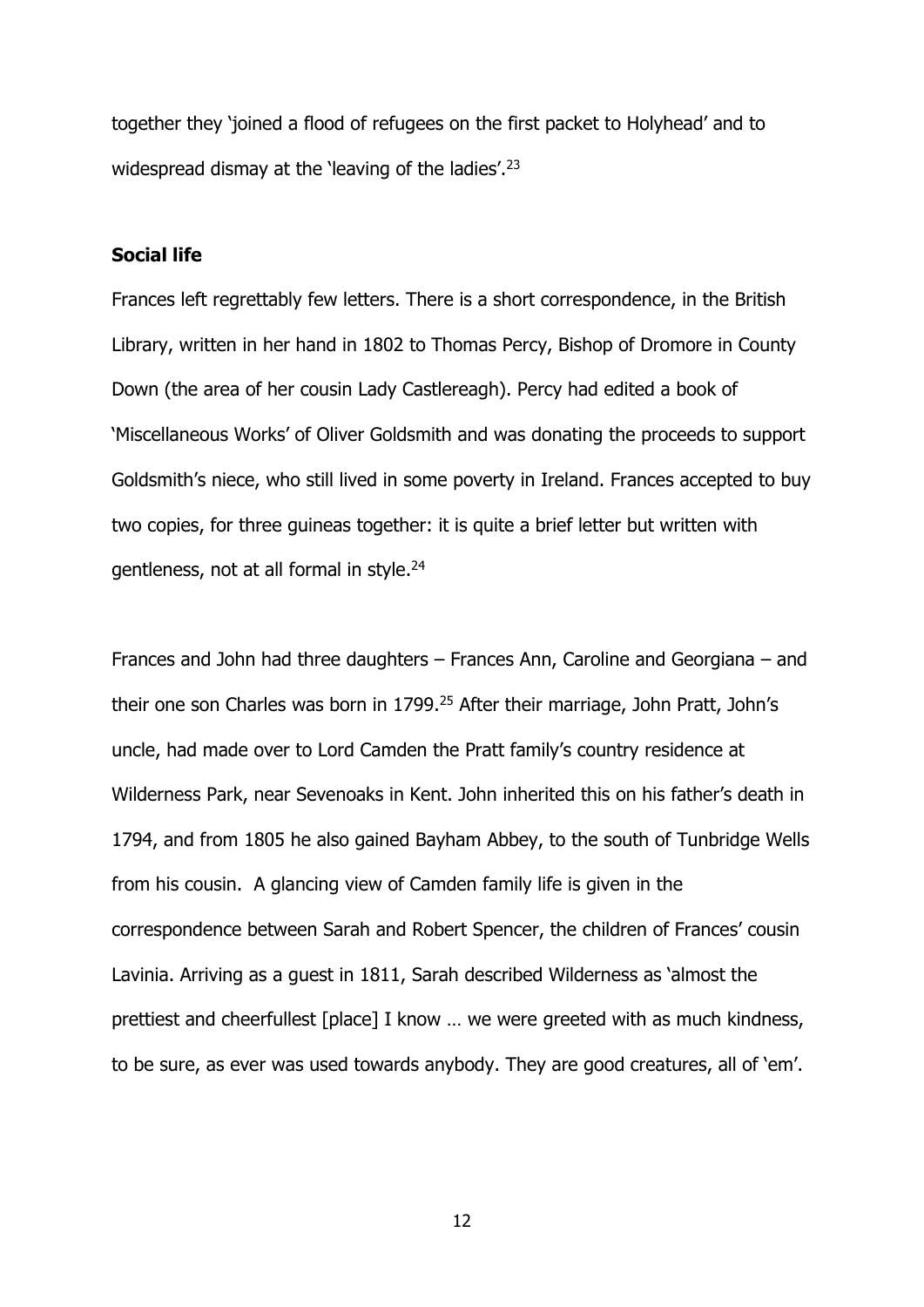Frances Pery Calvert, who was from an Irish political family and whose husband was English Member of Parliament, records her meeting with Frances in 1805 less generously: 'We went to see Lady Rossmore, and met Lady Camden there. How altered she is, from a very pretty, round-faced girl, which I remember her, with an elegant little figure, and beautiful teeth, she is now a little hump-back wizened woman, with black teeth, and yet she is not much above forty.' A pencil drawing **[4]**, which may be of her at this time, is more appealing although she has a stare (or resignation?) that some might have found intimidating.<sup>26</sup>

**[4]** Portrait of Frances, Countess Camden.

After the return from Ireland, Frances lived in the Pratt family houses at Wilderness and at Bayham Abbey, where she died in 1829, seventy-one years old. Yet while there are few records reflecting her family life, there are strong traces in the Morning Post of her success as a hostess of London society, at their house at 22 Arlington Street, Piccadilly.<sup>27</sup>

In March 1805 'The Countess of Camden commences her fashionable parties next week'. In 1806 three balls, in January, May and June, took place, each with more than 300 quests.<sup>28</sup> (This would also have been near the time of her daughters' 'coming out'.) In 1807 the Earl and Countess of Camden, with their 'amiable and accomplished daughters' were among a 'select company' of guests of the Duchess of Windsor at her house in Blackheath. In February 1808, in an early opening to the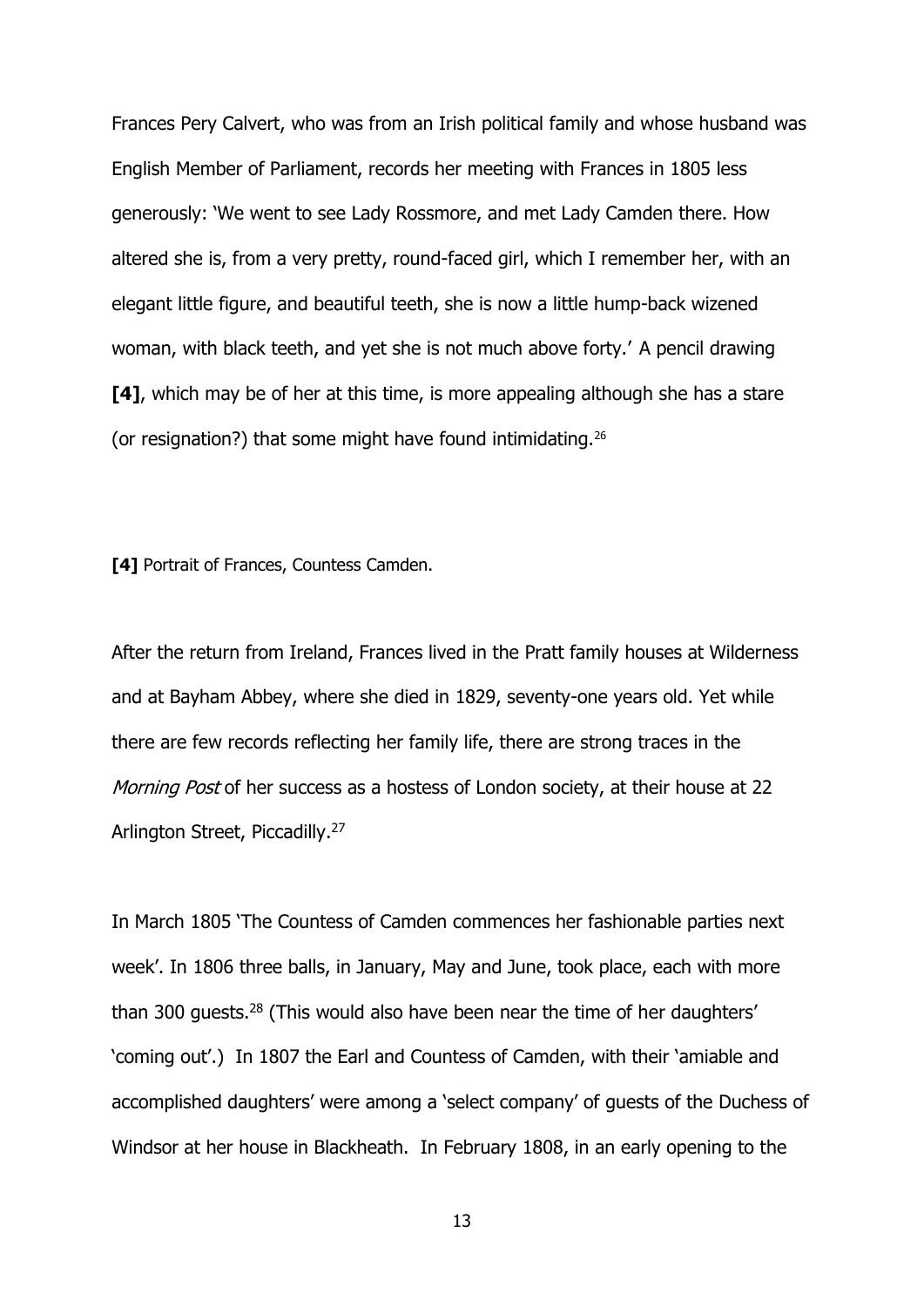season at Arlington Street, 'Lady Camden means to surprise her friends by the splendour of her illuminated vases and Grecian lamps', while in October 1809 Lady Frances Camden and her eldest daughter were reported among 'fashionables of distinction in their brouche-landaus-and-four' at Margate.

In February 1811, the 'superb residence of the fashionable lady in Arlington Street, Piccadilly, was thrown open to the gay world...The only amusement was cards: whist was the game'. In March 1814 for The Marchioness's Assembly, 'A splendid suite of rooms, (thrown open on Tuesday night, at Camden House, in the Green Park, for the reception of a select proportion of the Fashionable World,) were objects of general admiration.' And in the depression following the return of British troops from the Napoleonic wars, in celebrating the 1816 Royal Marriage of Prince William and Princess Mary, 'hitherto Lady Salisbury and Lady Camden have been the only people who ventured on the expenditure on a dozen pounds of Sperm Candles'. The same year, as 'entertainments at Camden House' for 'a portion of the Cabinet Ministers, &c. [a] sumptuous banquet was served up soon after six o'clock.'

Frances fulfilled her role. Under the headline 'Ladies Dresses at the Queen's Drawing Room', the Weekly Entertainer in 1816 reported the Queen in orange satin, with superb black Chentilla lace and, following three princesses, Marchioness Camden is next in order, wearing a contrasting 'elegant dress of blue satin, drapery of blue crape, richly trimmed with blond'. In May 1819, 'The Marchioness of Camden's Party … was attended by a crowd of Fashionables, among whom were – The Foreign Ministers, Duchesses of Richmond and Marlborough; Marchionesses of Salisbury and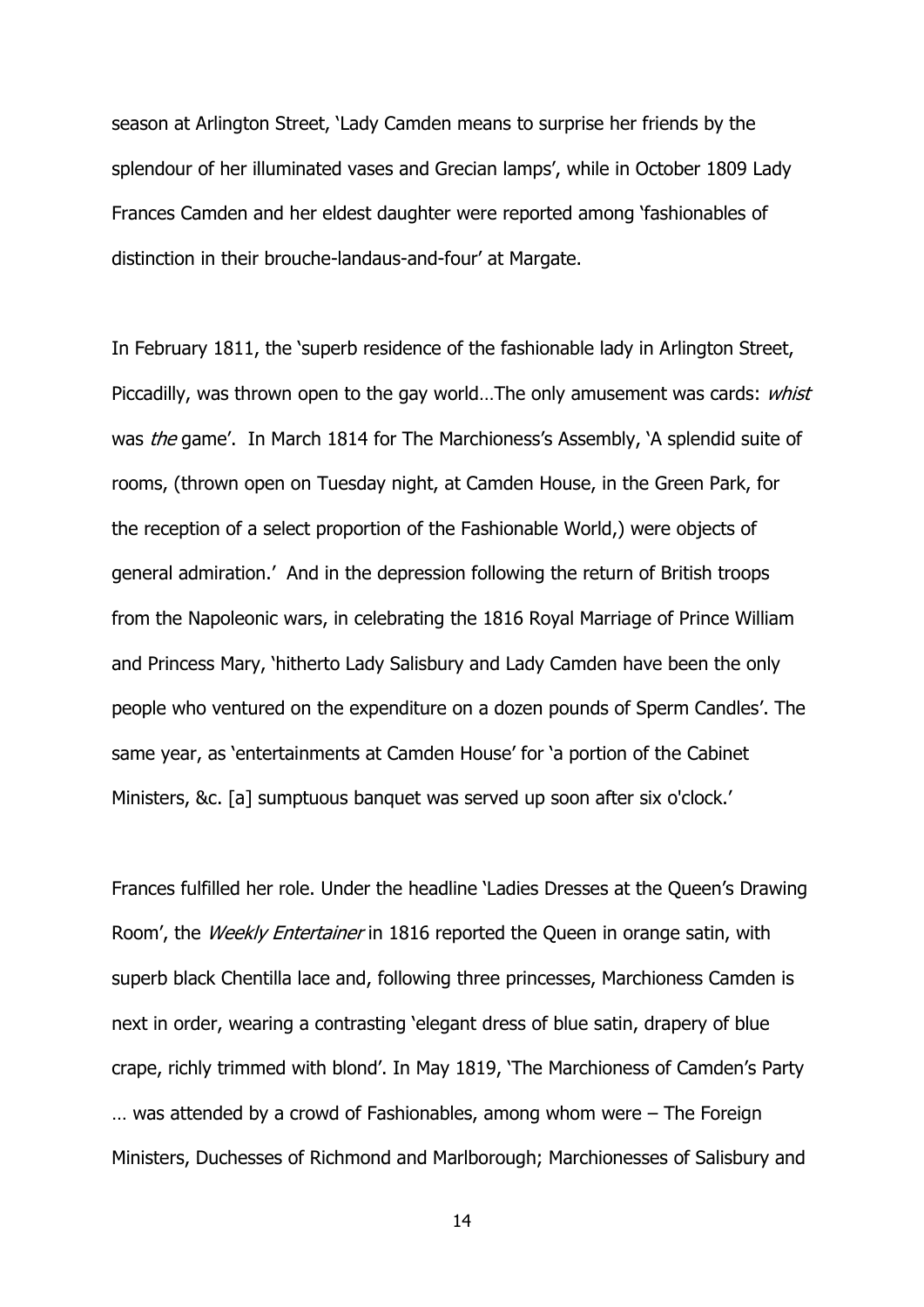Winchester, and about 100 other leaders ...' And as late as June 1824, when Frances was in her sixties, the 'Marchioness Camden's Assembly' was still on the diary.

#### **A visible life**

The tradition of history has favoured men – women are often considered only as partners. That is partly true also for Frances, who was wife to a marquess. And yet history is the combination of circumstance with personality. Frances was at the centre of élite life in London for four decades at the turn of the nineteenth century. Other élite women have gained historical recognition, including two who were acquainted with Frances through family – the politically active Georgiana Spencer, Countess of Devonshire, who was her cousin Lavinia's sister-in-law, and the rich heiress Frances Anne Vane-Tempest who married Lord Charles Stewart and became Lady Londonderry, half-brother to Lord Castlereagh.<sup>29</sup>

But Frances is not included among 200 élite women in England (over five centuries) recently studied.<sup>30</sup> It has been said that '… in the archives of landed families can be found some of the best-documented and most articulate accounts of women's lives in all of British history.<sup>31</sup> Frances, however, has left almost no documentation. In contrast with other substantial correspondence in the Camden family papers, including political letters of John Jeffreys, there are no letters from or to Frances. It seems unlikely that someone else selectively removed them – there is no suggestion of family embarrassment.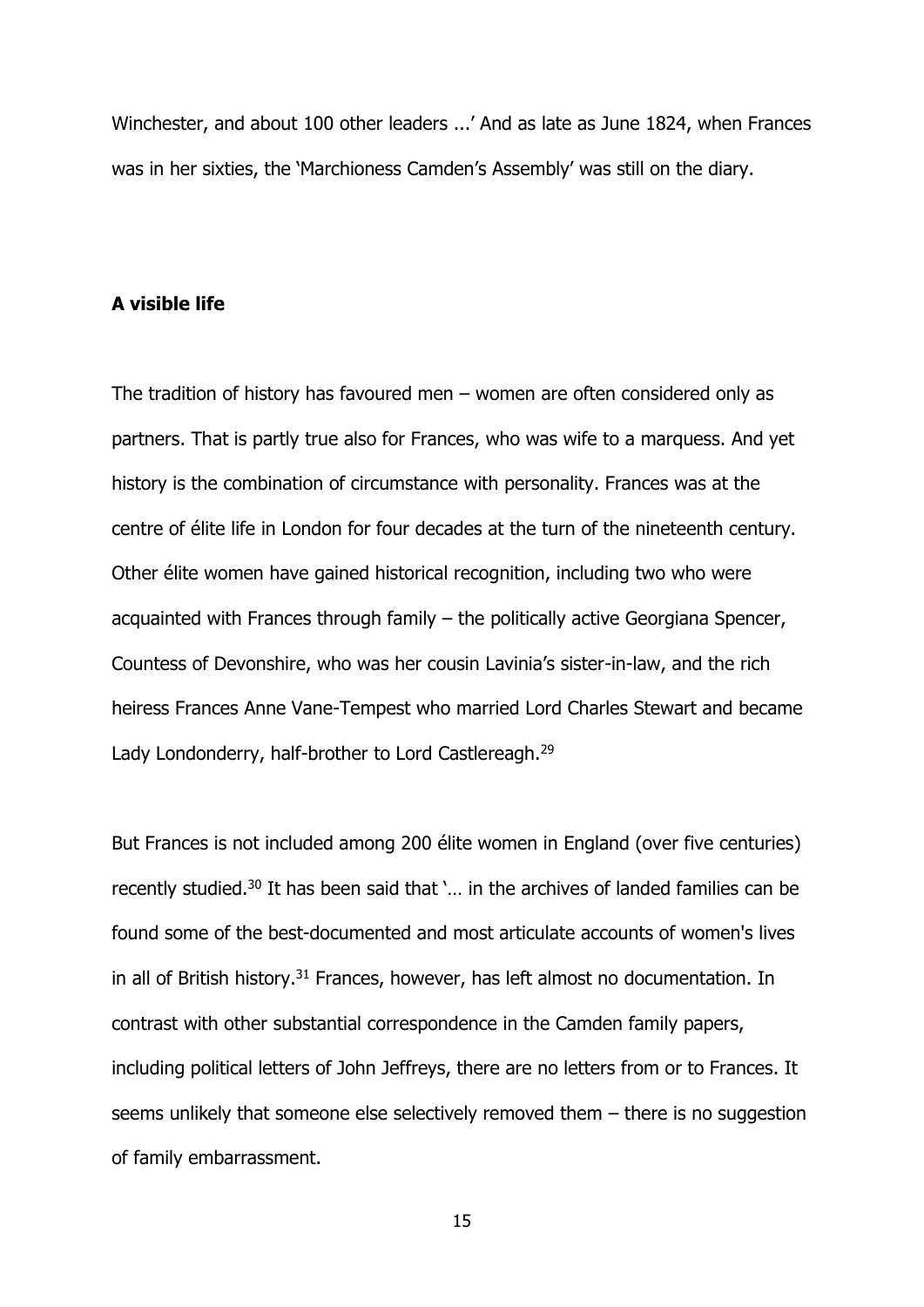Yet, in contrast with her absence of writing, Frances is significantly known to us through the painting of Joshua Reynolds. Reynolds portrayed Frances twice in her youth.<sup>32</sup> One painting hangs in the Huntington, in California, USA. The second is currently loaned by the Camden Estate Trust to Tunbridge Wells Museum with portraits of Ann and Caroline, two of Frances' daughters, as well as husband John. Reynolds was a friend of Lord Camden, was at Lady Lucan's bluestocking evenings and later, as Royal Painter, would have attended at the balls and assemblies of the leading families and Society. He had painted Lord Camden as Lord Chancellor in the 1760s, and Lavinia Bingham three times: the gallery of the Spencers at Althorp has several of his portraits.

There were earlier connections also. Reynolds was from the West Country: his father was schoolmaster in the small town of Plympton to the east of Plymouth, nearby Wembury. The Molesworths were early patrons: in 1755, Reynolds painted both William Molesworth and 'Mrs William Molesworth' – that is Elizabeth, Frances' mother  $-$  and later John Molesworth. These three paintings hang in Pencarrow.<sup>33</sup> At much the same time Reynolds had also painted Mary and Anne Barnardston, $34$  the nieces of Mary Morice (who had married Jeffrey Jeffreys and would be the aunt of John). Sadly, no picture survives of Frances's mother-in-law, Elizabeth Lady Camden.<sup>35</sup>

#### **Memorials**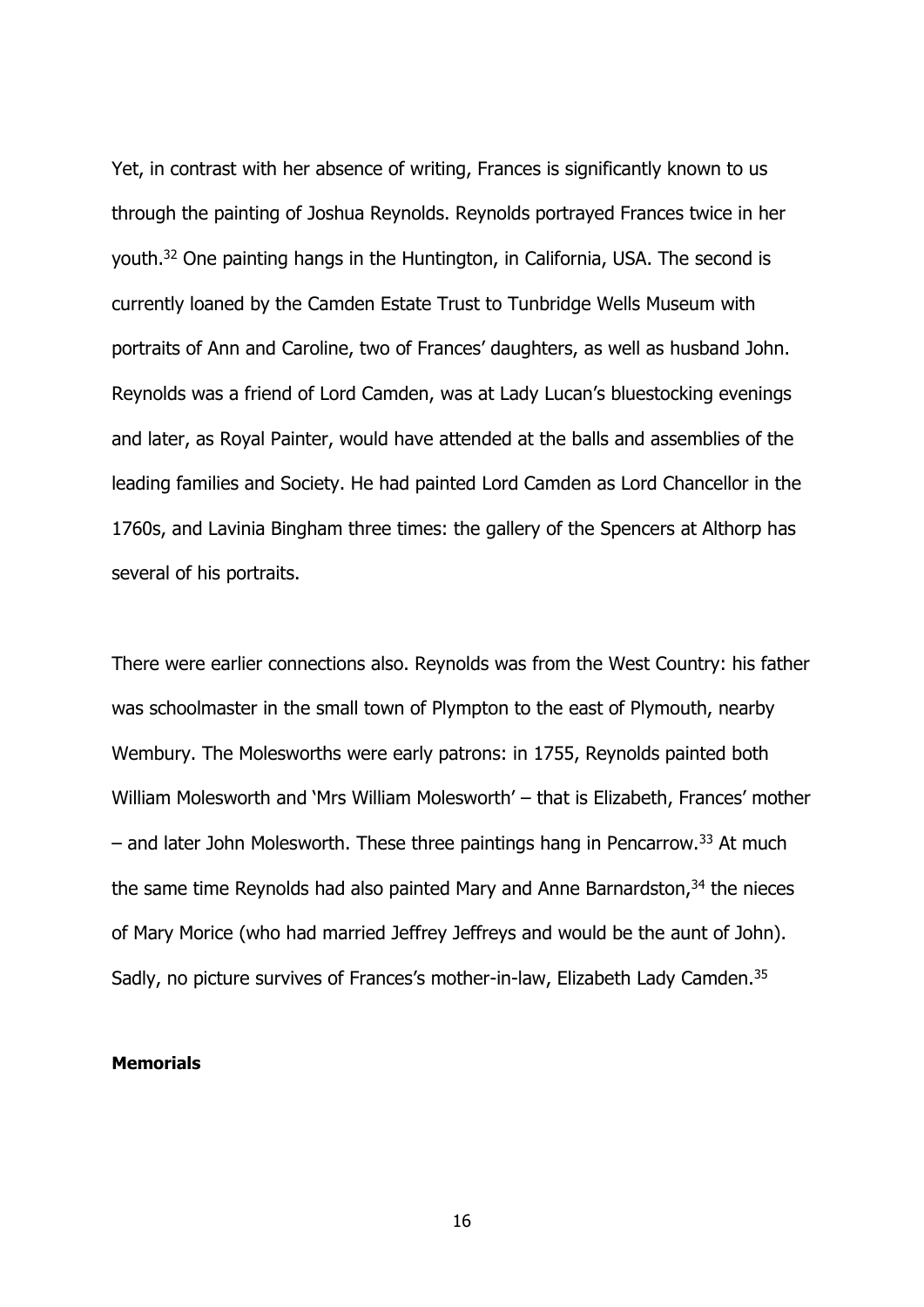Because the word 'Camden' is now used so much in relation to a place, it is easily forgotten as belonging earlier to a person, Charles Pratt, who took it for his baronetcy. The developers of the aristocratic estates of eighteenth century London frequently gave names associated with their noble owners, although the families lived elsewhere. It is chance that Lincoln's Inn, where Lord Camden lived for thirty years (and where John was born) is now in the Borough of Camden.

Lord Camden moved his London house to Mayfair in 1775 (his country house, Wildernesse, was near Sevenoaks, Kent). The Binghams lived near Berkeley Square in the same period and as political families may have known of each other. Although his mother died in 1779, it was not until 1785 that John gained his inheritance, when his spinster aunt Frances Jeffreys, the last of his mother's generation, died in Welbeck Street.<sup>36</sup> This was perhaps the prompt for his marriage proposal to Frances.

The Jeffreys name was incorporated into the Pratt/Camden family both in the name 'John Jeffreys Pratt' and also in new areas of the Camden Town built after 1800 – there was first a Jeffreys Terrace on the road towards Kentish Town and subsequently Jeffreys Street. John's active interest in the development of Camden Town at the time is recorded in correspondence from the land agents Claridge and Iveson, who would have overseen setting out the roads.

There is no record that Frances ever came to what is now Camden, apart from her presence with John at the ceremony for consecration of the new St Pancras Church at Euston in 1822. Most of the streets and terraces of Camden Town were named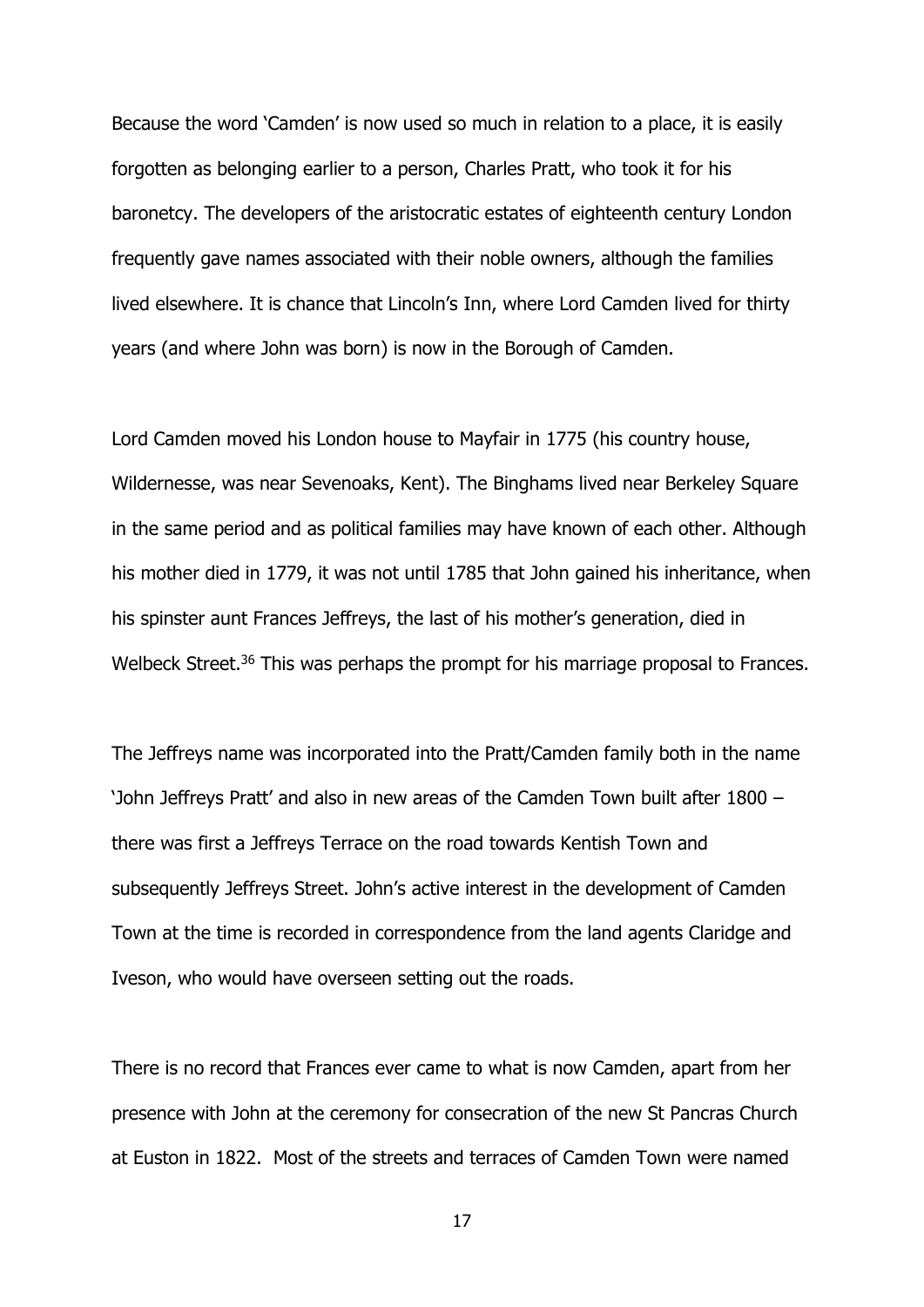after the Pratt family. Molesworth is invisible, except in archives. The Camden Town Estate map of 1832 shows, at the corner of Jeffreys Street and Kentish Town Road, a group of houses built by Samuel Collard between 1808 and 1810, when they were named Molesworth Place (Figure, M1 – M4).<sup>37</sup> The buildings were Grade II listed in 1977.

**[7]** Molesworth Place on Camden Town Estate map, 1832

## **[8]** Molesworth Place

-

Frances was an active and powerful person, fulfilling a role equal, in the times, of her husband John. She remains in lines of poetry, contemporary diaries and the sightings of admiring Fashion. We know a little of her parents and short life at Wembury. But as an orphan, the greatest influence was her aunt Margaret, Lady Lucan, who brought her into Society. Perhaps a plaque might be placed at the corner of Jeffreys Street as a visible memorial to Frances Molesworth – Marchioness Camden.

<sup>&</sup>lt;sup>1</sup> William Jones, The Muse recalled (Strawberry Press, 1781).

<sup>2</sup> There were other John Pratts in the family. In letters, Lord Camden wrote of him as 'Jack'..

<sup>&</sup>lt;sup>3</sup> Henry Eeles, Lord Chancellor Camden and his Family (Philip Allan, 1934).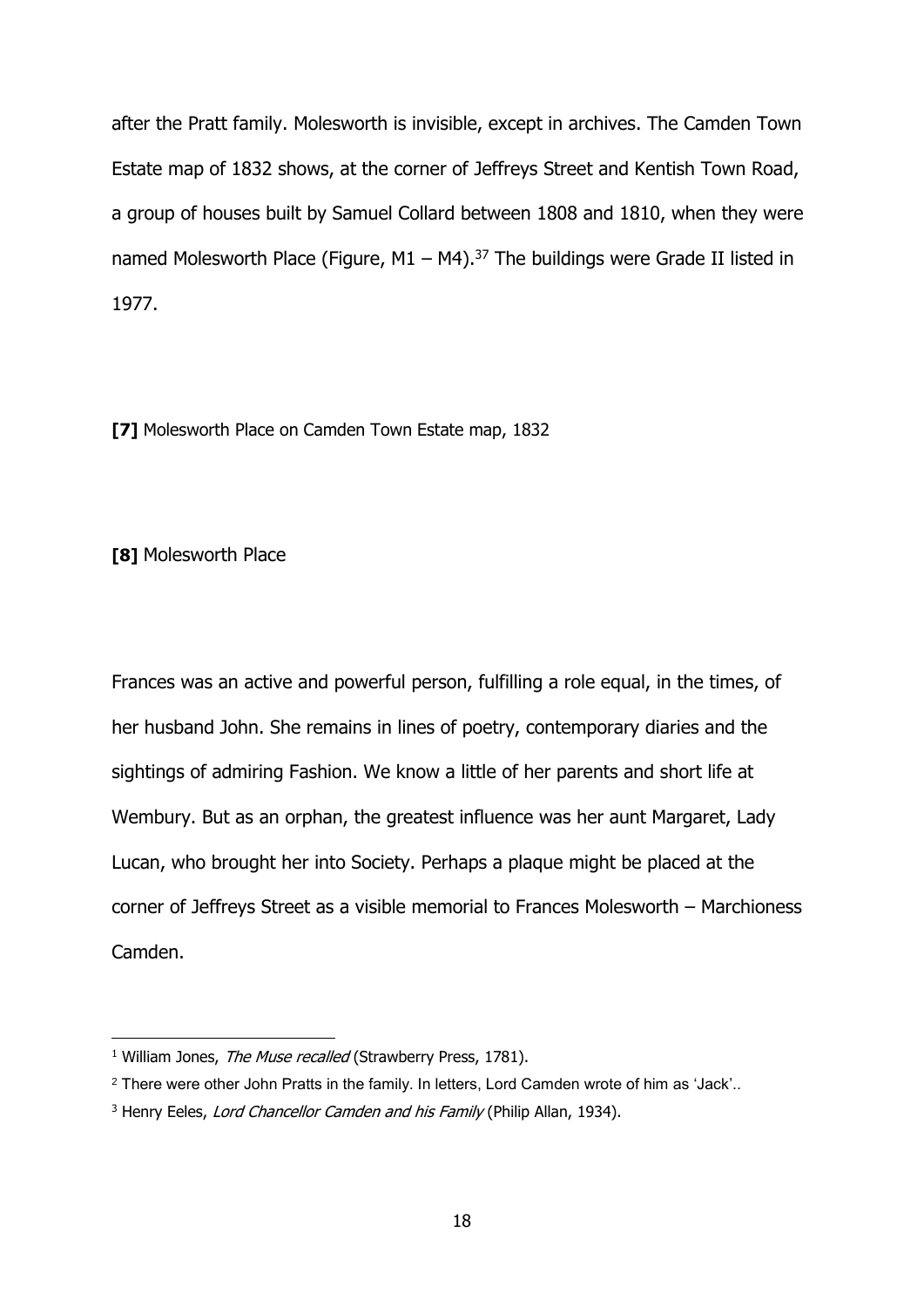<sup>4</sup> There are two existing portraits, respectively at Tunbridge Wells Museum and the Huntington Art Gallery, California, USA, although only one completed payment in Reynolds' pocket book. Reynolds also painted Lavinia Bingham, who became Lady Spencer.

<sup>5</sup>John Winter-Lotimer, 'The Chislehurst connection: Camden Place & Camden Town', Camden History Review, vol. 23, (1999), pp. 5-8.

<sup>6</sup> Wembury House picture in John Harris (ed), 'The Prideaux collection of topographical drawings, Architectural History, Vol. 7 (1964), p 76. Elizabeth Chudleigh, sometime Countess of Bristol, had inherited it from her mother. Her life included being tried for bigamy by the House of Lords. See Claire Gervat, Elizabeth: The Scandalous Life of an Eighteenth-Century Duchess, (Century, 2003).

<sup>7</sup> I am grateful for advice from local historians at Wembury and Pencarrow

<sup>8</sup> A.G. Collings, A Wembury History, (Wembury Local History Society, 2008).

<sup>9</sup> The records for Pencarrow were among those destroyed in Exeter in the last war.

<sup>10</sup> Henry Herbert, Pembroke papers, 1780-1794 (Cape 1950).

<sup>11</sup> Theresa Bingham-Daly, *The Mayo Binghams* (Pentland Press, 1997).

<sup>12</sup> Margaret Bingham (Lady Lucan). *Verses on the Present State of Ireland in Dublin*. The publication is considered at http://orlando.cambridge.org

<sup>13</sup> The mixed debating societies were an important part of London intellectual life until William Pitt the Younger stopped them in 1793, with the Revolutionary wars on the Continent, for being 'political'. <sup>14</sup> Lord Sheffield, in the 1790s, described Lavinia `... in force of character and brilliancy of

conversation, she was surpassed by few'. But Horace Mann, in letters to Walpole, said of Lavinia and her sister Louisa, 'I wish they were as handsome as their cousin Frances Molesworth', see John Doran, Mann and manners at the Court of Florence (Bentley 1876), p. 346.

<sup>15</sup> Provenance unknown. http://jot101ok.blogspot.com/2015/09/a-rare-drawing-by-lavinia.html#more <sup>16</sup> Oxford Dictionary of National Biography, George Spencer: 'Both at Althorp and Spencer House in London the Spencers delighted in entertaining the foremost intellectual and political leaders of their

time.'

-

<sup>17</sup> Amanda Vickery (ed), *Women, privilege and power: British politics 1750 to the present*, (Stanford, 2002).

<sup>18</sup> Elaine Chalus, *Elite women in English political life, c.1754-1790*, (Clarendon Press, 2005).

<sup>19</sup> sothebys.com/en/auctions/ecatalogue/2017/ballyedmond-collection-l17324/lot.405.html

<sup>20</sup> Horace Walpole, Letters to Miss Berry, 25 August 1795.

<sup>21</sup> British Library, Western Manuscripts MS 34922, ff. 22 - 23, 6/7 June 1795.

<sup>22</sup> Lewis Wingfield, My Lords of Strogue, 1879, vol 2, p21.

<sup>23</sup> John Bew, *Castlereagh: a life*, (Oxford UP 2012).

<sup>24</sup> British Library, Western Manuscripts MS 42516, ff. 131-139, 9 June - 30 Dec. 1802.

<sup>25</sup> He became the third Earl of Camden in 1840.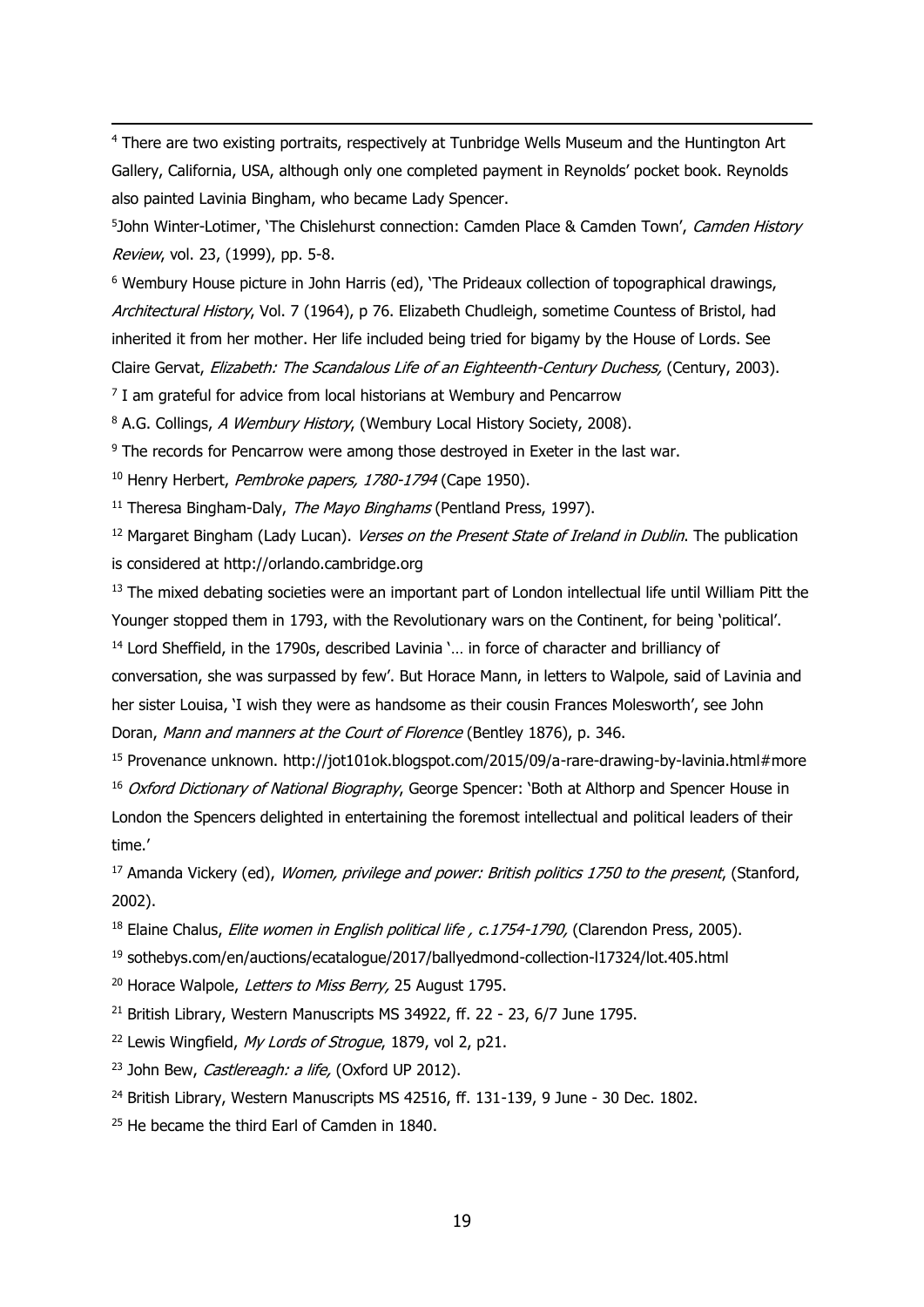<sup>26</sup> Nathaniel Dance, Fine Art Museums of San Francisco. Other images of Lady Camden are reproductions of earlier work, including an engraving reproducing Reynolds by Charles Waltner, in the Royal Collection.

 $27$  The house is described in David Watkin, A house in town: 22 Arlington Street, its owners and builders, (Batsford, 1984). Most of the quotations are from the Morning Post.

 $28$  This would also have been near the 'coming out' of her three daughters, Anne, Georgiana and Caroline. Nevertheless, they all remained unmarried until Caroline finally married cousin Alexander Stewart in 1825. Earlier, newspapers regularly reported 'the ladies Pratt' accompanying one or both parents.

<sup>29</sup> Amanda Foreman, Georgiana, Duchess of Devonshire, (HarperCollins 1998). Diane Urquhart, The ladies of Londonderry, (IB Tauris, 2007).

<sup>30</sup> Kimberly Schutte, *Women, rank and marriage in the British aristocracy, 1485-2000, (Palgrave 2014)*.  $31$  Peter Mittler, *Reviews in History, no 69*, (Institute of Historical Research, 1999).

<sup>32</sup> Huntington Art Gallery (USA), emuseum.huntington.org/people/3331/frances-molesworth-latermarchioness-camden (object no. 24/32). Reynolds' notebooks show a 'first' payment for Miss Molesworth of £37 10s in November 1777 and 'second' payment of £40 in January 1778: however, this indicates only one painting commercially.

<sup>33</sup> Sam Smiles. *Joshua Reynolds: the acquisition of genius*.

-

www.artcornwall.org/features/Sir\_Joshua\_Reynolds\_Sam\_Smiles.htm

<sup>34</sup> The Barnardiston family were City merchants who had bought property in Suffolk. The painting of Mary (1755) is in the Victorian and Albert museum.

35 Tantalisingly, a letter in 1765 from Lord Camden in Bath to his daughter described 'Lady Camden sitting for her portrait to Mr. Hoare in Crayon'.

<sup>36</sup> Not, as others have stated, Mrs Frances Jeffreys, his grandmother, who died in January 1780, age 96.

 $37$  Map: London Metropolitan Archives, *E/CAM* series. Photograph, *Survey of London*, vol. 19 (pt2), plate 26b.